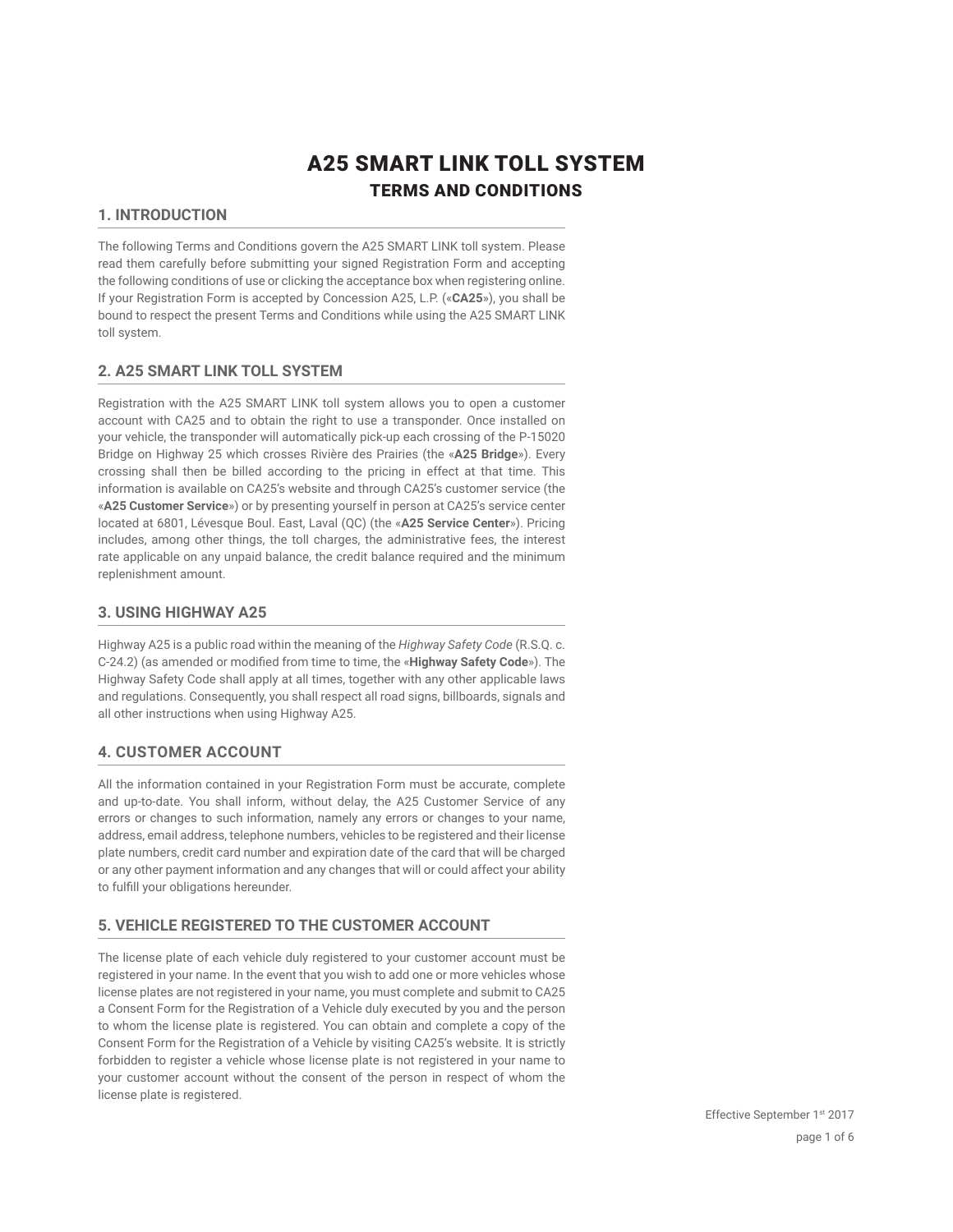#### **6. ACCESS TO YOUR CUSTOMER ACCOUNT**

You will be able to access your customer account by visiting CA25's website and logging in using the e-mail address associated with your customer account or, as the case may be, the username and password chosen or provided to you during your registration, or by contacting the A25 Customer Service's automated telephone system.

# **7. TRANSPONDERS**

- a) When registering for the A25 SMART LINK toll system, you will be asked to choose between using a transponder or the video-toll option for the recording of your transit across the A25 Bridge:
	- i. A transponder is an electronic device that, when correctly mounted on a vehicle, allows for the electronic collection of toll charges.
	- ii. The video-toll option is a technique for toll collection using video or still images of a vehicle's license plate. There are extra administrative fees per transit associated with the video-toll option. Information concerning current fees and charges is available on CA25's website.
- b) CA25 will provide you, either by mail or in person at the A25 Service Center, with one transponder for each vehicle registered under your customer account and for which you chose to use the transponder system.
- c) Each transponder will be coupled with one single license plate number. You agree to only install the transponder on the vehicle registered with the corresponding license plate.
- d) You can use the A25 Bridge before receiving or installing your transponder. Such crossing will however be video-tolled and will be subject to certain administrative fees. Information concerning current fees and charges is available on CA25's website.
- e) You must follow the instructions provided in the A25 SMART LINK Welcome Kit while installing the transponder. If the transponder is undetected when you cross the A25 Bridge, this crossing shall be video-tolled and shall be subject to certain administrative fees. Information concerning current fees and charges is available on CA25's website.
- f) The replacement of any transponder will be at the customer's cost unless the transponder stops working for reasons other than improper installation, abuse or improper use, in which case, CA25 will replace any such transponder at no cost. Information concerning current transponder replacement fees is available on CA25's website.
- g) If your transponder is lost or stolen, you shall immediately notify the A25 Customer Service. If you fail to immediately give such notice to CA25, you will be held responsible for any unauthorized use of your transponder and for all toll charges, administrative fees and interest arising from the use of the A25 Bridge.
- h) CA25 may, in its sole discretion, require the use of a different type of transponder which may be more appropriate for technical or other reasons.
- i) A deposit is required for the use of front bumper transponders. Information concerning current fees and charges is available on CA25's website. If your front bumper transponder is damaged, lost or stolen, you will lose any deposit paid for such transponder, in addition to being responsible for all costs prescribed in paragraph g) of this section.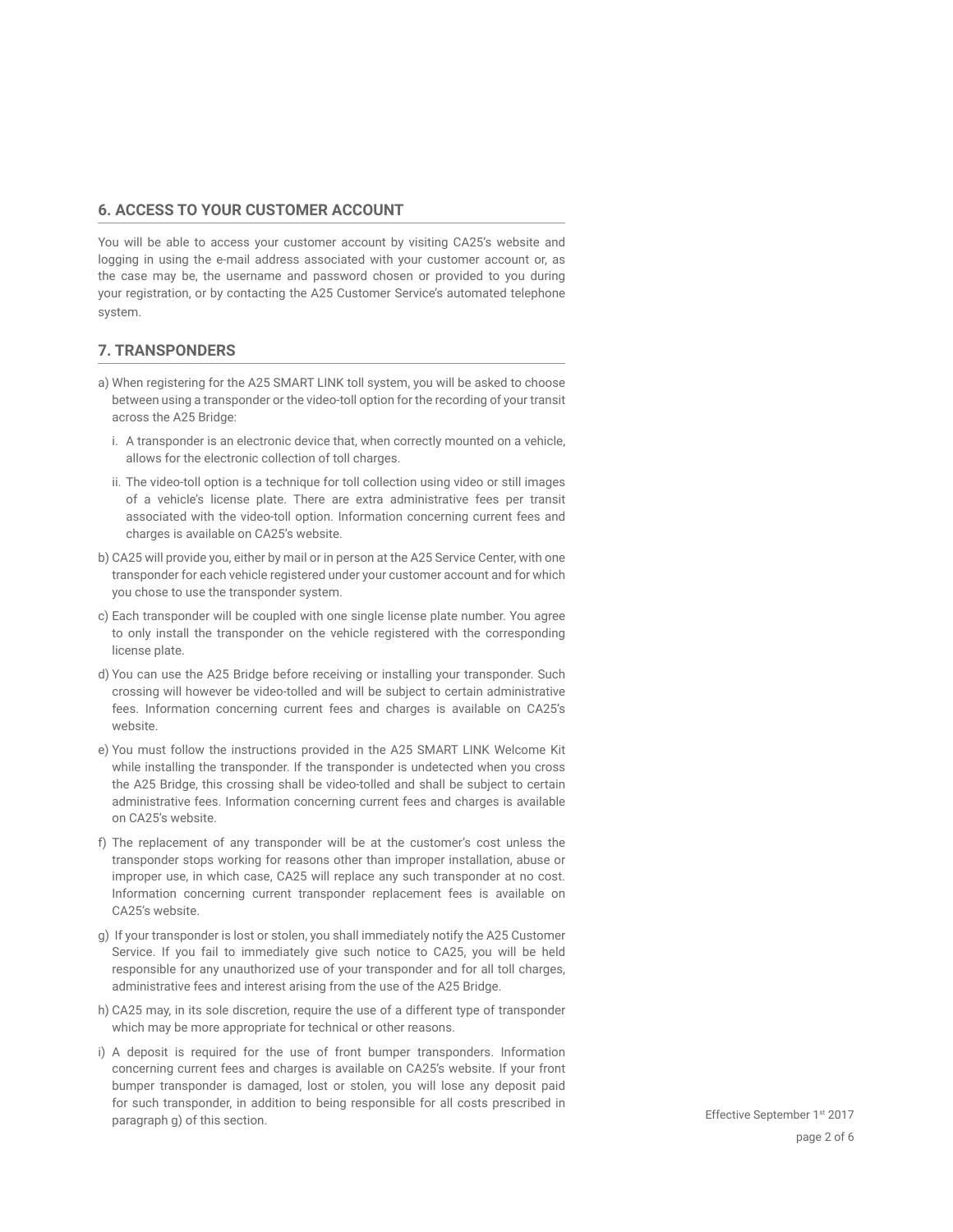- j) This agreement only confers upon the customer the right to use a transponder and to open a customer account. All transponders and all other rights in the A25 SMART LINK toll system remain the exclusive property of CA25.
- k) CA25 reserves the right to reject or subject to certain conditions any A25 SMART LINK toll system application.

#### **8. PAYMENT OF YOUR CUSTOMER ACCOUNT**

- a) You authorize CA25 to debit from the balance of your customer account all amounts necessary to pay all toll charges, administrative fees and interest arising from the use of the A25 Bridge and any other amount owed to CA25.
- b) Toll charges are charged on a per axle basis and the amount depends on the height of your vehicle and the time of day of the transit on the A25 Bridge. If your vehicle, together with any mounted or attached accessories, is less than 230 cm in height, the vehicle is classified as Category 1 (or category B). If your vehicle, together with any mounted or attached accessories, is equal to or greater than 230 cm in height, the vehicle is classified as Category 2 (or category C). Information concerning current fees and charges are available on CA25's website.
- c) Your customer account must always show a positive credit balance sufficient to pay the toll charges, administrative fees and interest arising from the use of the A25 Bridge and any other amount owed to CA25. To do so, two methods of payment are available:
	- i. By choosing the non-automatic replenishment payment method, you agree to monitor the prepaid balance of your customer account and to pay any amount necessary to ensure that your account credit balance is always positive.
	- ii. By choosing the automatic replenishment payment method, you authorize CA25 to debit the credit card linked to your customer account once your account reaches the replenishment threshold applicable per vehicle duly registered to your customer account as indicated on CA25's website. At the opening of your customer account, you authorize CA25 to keep your credit card information on file in order to replenish your account when necessary.
- d) It is your sole responsibility to ensure that the credit balance of your customer account is adequately sufficient and that the payment information provided in your customer account is up-to-date. CA25 has no obligation to notify you of the following, among other things:
	- i. when the credit balance of your customer account is negative;
	- ii. when the credit balance of your customer account is under the replenishment threshold applicable per vehicle duly registered to your customer account; or
	- iii.when the payment method informations are expired (or are soon to be expired).
- e) CA25 will periodically analyze your customer account activities. By choosing the automatic payment replenishment method, you authorize CA25 to adjust, if necessary, the amount of payment so that it represents the amount needed to execute only one automatic replenishment payment per month.
- f) Any positive credit balance in your customer account does not accrue interest.
- g) If the prepaid credit balance of your customer account is insufficient to ensure full payment of toll charges or other administrative fees, your account will be considered in default. You will receive an invoice from CA25 requiring any such payment, plus administrative costs and interest, if applicable. You will need to pay your invoice(s), including all fees, before replenishing your customer account. Information concerning current fees and charges is available on CA25's website. The page 3 of 6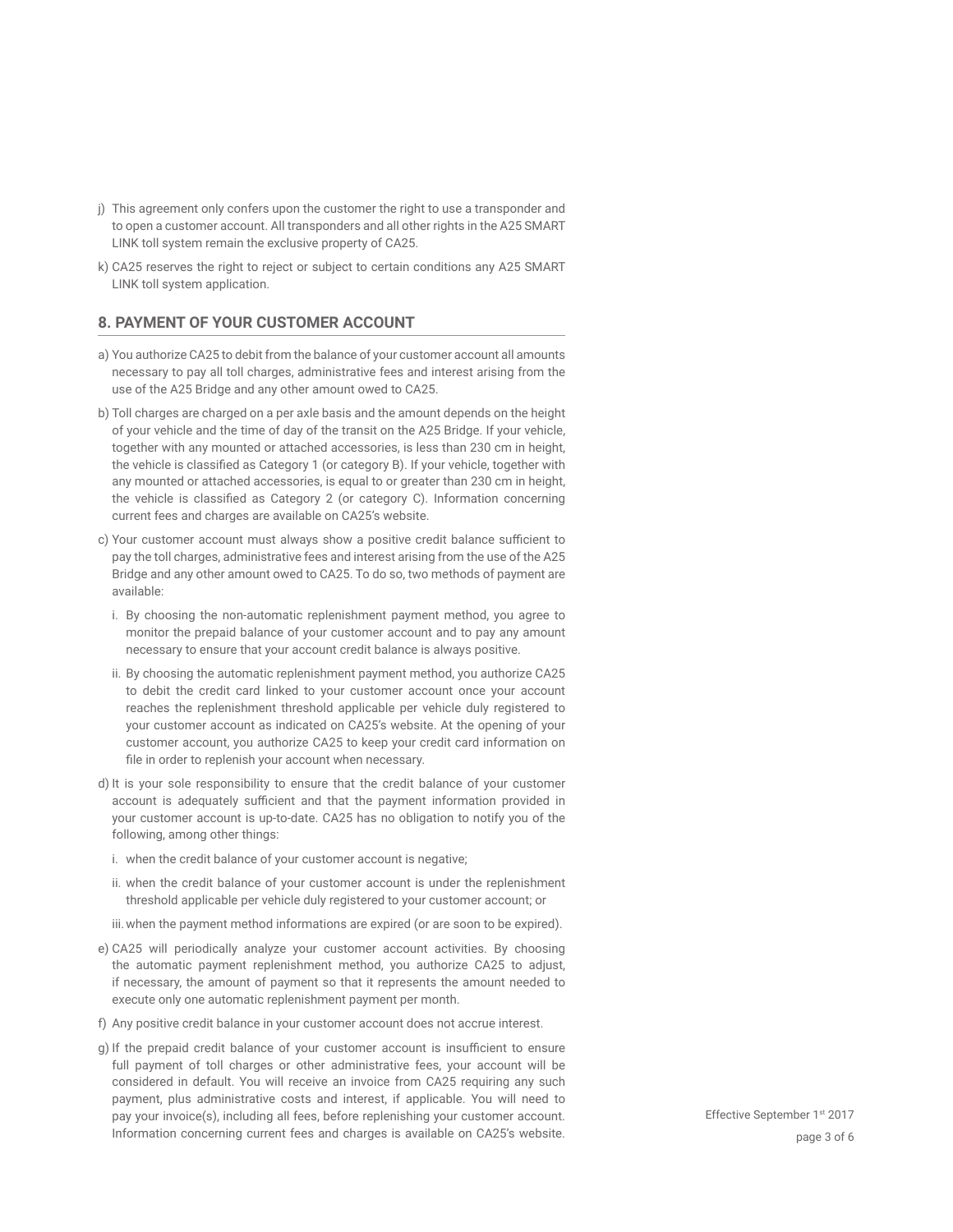If such default persists, an invoice with late fees (*frais de recouvrement*) will be sent to you including additional administrative fees and interest, if applicable, as indicated on CA25's website. Any refusal to pay the balance of an invoice, including the associated administrative fees may lead to the termination of your customer account. A payment default may also constitute an offense under Section 417.2 of the Highway Safety Code.

## **9. ACCOUNT STATEMENT**

- a) You can access your account statement through CA25's website. All operations from your customer account will be kept for a period of 24 months.
- b) You can obtain monthly statements online, in person at the A25 Service Center or by mail, subject to administrative fees in accordance with current pricing.
- c) You are responsible for checking your account statements and, if applicable, immediately reporting any issues or inaccuracies to the A25 Customer Service.
- d) Any contestation as to the accuracy of your account statements must be submitted to CA25 within 30 days of the statement date, failing which the statement shall be deemed correct and shall no longer be contestable. In the event of a contestation, CA25 will proceed with a verification of the statement and provide you with the result of its verification.

#### **10. TERMINATION AND TERMINATION OF ACCOUNT**

- a) You may terminate this agreement at any time by sending a written notice to CA25 or by contacting the A25 Customer Service. The termination date shall correspond to the deemed date of receipt of your written notice by CA25.
- b) CA25 reserves the right to terminate this agreement and to terminate your customer account if you are in default of any of your obligations hereunder, including any payment default.
- c) Upon termination, your customer account balance will be refunded within approximately 30 days, less any amount necessary to compensate any amount due which remains unpaid. Notwithstanding termination of this agreement, you will remain liable for the payment of any amount payable upon termination and any interest applicable, and such interest will continue to accrue after such termination.
- d) CA25 will not issue refunds for balances or amounts less than \$2.00.
- e) Amounts credited to your account balance by CA25 through promotional offers will not be refunded.

# **11. SUSPENSION AT THE CUSTOMER REQUEST**

You may suspend the activities of your customer account for a maximum period of 90 days by contacting the A25 Customer Service or by presenting yourself in person at the A25 Service Center. During the suspension period, no monthly administrative fees will be charged. Any suspended account will be automatically reactivated at the expiration of the 90-day period. Only customer accounts in good standing may be suspended.

You can reactivate your customer account without additional administrative costs by contacting the A25 Customer Service or by crossing the A25 Bridge with any vehicle equipped with a transponder registered to your customer account.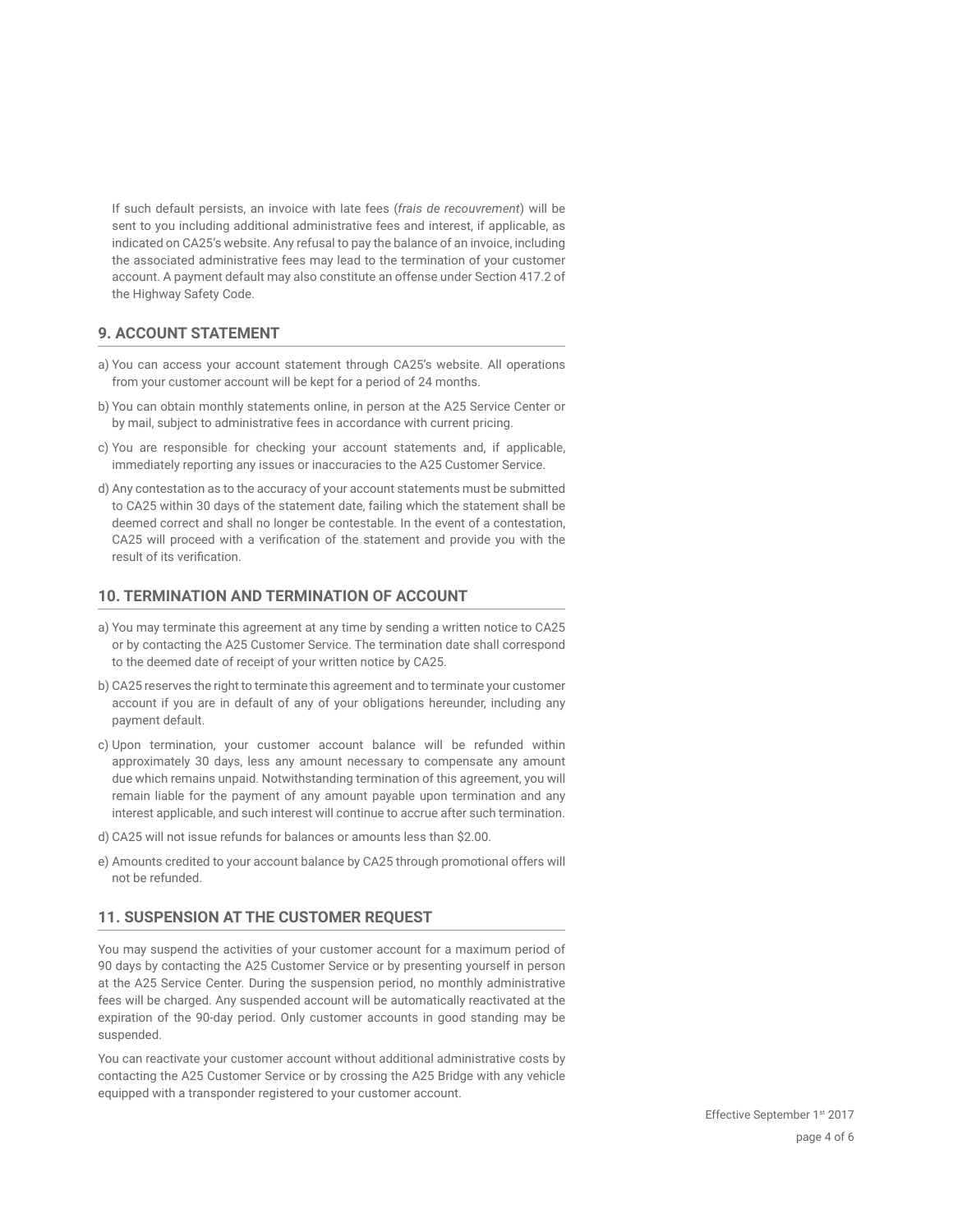#### **12. USE AND NON-DISCLOSURE OF INFORMATION**

- a) CA25 can only use information about its customers for the purposes of this agreement and the A25 SMART LINK toll system. CA25 can monitor the use of transponders for purposes of collection of accounts, traffic analysis and detection of non-compliance with this agreement. CA25 can record video images (and/or photos) of your vehicle during its crossing on Highway A25.
- b) CA25 will keep confidential all information about its customers, except in the case of any exemption granted to CA25 through administrative or legal procedures or otherwise permitted under applicable laws.

#### **13. COMMUNICATIONS**

Please address all correspondence to CA25 to:

**A25 – Service Center**  6801 Lévesque Boulevard East Laval, QC H7A 0E1 CANADA

Phone: 514-PONT-A25 Fax: 450-664-6336 Toll free: 1-855-766-8225 Website: www.A25.com

With respect to all notices to be sent to you by CA25, the notice shall be deemed transmitted if sent to the address indicated on your customer account or to the last address associated to your licence plate at the Société de l'Assurance Automobile du Québec.

#### **14. SUPPLEMENTAL INFORMATION FOR TOLL-FREE VEHICLES**

In order for your vehicle to benefit from the toll-free exemption (paratransit vehicles, public transit and school transportation vehicles, emergency vehicles and taxis), you shall provide CA25 with any relevant documentation proving that your vehicle belongs to such a category.

Toll-free vehicles must be equipped at all times with a transponder and must always be registered to a customer account in good standing to benefit from the toll-free exemption.

The annual administrative account management fee applicable per registered toll-free vehicle is payable in a single payment and is not refundable. Additional fees may also be payable in accordance with the fee schedule available on CA25's website.

Notwithstanding Section 9, no monthly statement for toll-free vehicles will be issued. However, a receipt may be issued upon payment of the annual administrative account management fee.

Once your customer account is opened, you will not be able to make any changes to your customer account online. Any change to your customer account can only be made possible through the A25 Customer Service, by fax or by telephone, or by presenting yourself in person at the A25 Service Center.

CA25 may conduct periodic audits at the A25 Service Center to confirm that only eligible vehicles are exempted from toll charges.